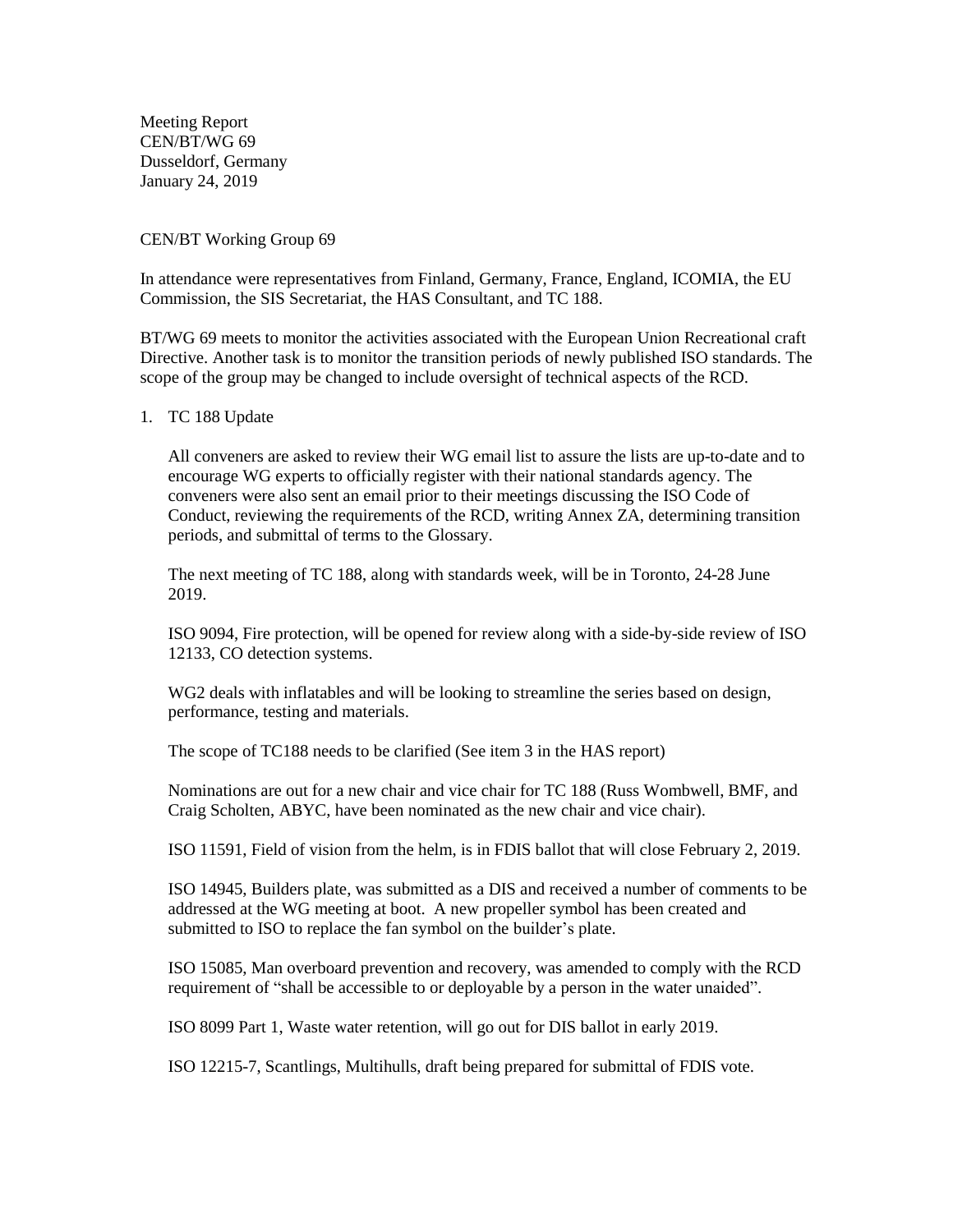ISO 12215-5, Scantlings, Design pressures, approved FDIS with 100% of the vote but with 169 comments! (FDIS should have a yes or no vote only). Any changes in Part 5 may affect Parts 7 and 10.

ISO 12215-10, Scantlings, Rig loads, DIS ballot closed and comments will be address at the WG meeting at boot.

2. European Union Commission Report

The EU Commission wants to increase the quality of harmonized standards.

The EU Commission is in charge of EN standards and will now conduct an internal investigation before approval and publishing. Thirty standards are in the review process and the only change was a corrected Annex ZA.

ISO 16147, Engine mounted fuel and electrical components. This standard contains other referenced standards that are under review and might be either different or may no longer have a presumption of conformity. Therefore, the referenced standards should be dated. The HAS consultant believes TC188 is correctly dating the references: reference standards are dated when a specific clause is used and the standard is not dated when the entire standard is applicable.

(Later) New guidance from CEN: All standards used in normative references shall be dated. If an undated standard is used then justification must be submitted to the Commission (by letter, such as, an updated standard will be published within a year). **Action**: Email from the HAS Consultant and TC188 to conveners and project leaders to implement the new Commission policy. **Action:** ICOMIA to contact Commission on scope of the letter.

ISO 8666, Principal data, is in the group of 30 standards in the queue to be published. This standard was submitted in 2016 and has suffered a number of setbacks, all within the ISO bureaucracy.

3. The HAS Consultant update

New problem: Many new Annex ZA's are just citing the old Annex text and this is likely incorrect. The HAS Consultant will be assisting the WG conveners with their new duty of writing the Annex ZA.

Definitions: The HAS Consultant is seeing standards with newly created definitions and then not using this new definition within the standard. Same with references. **Action**: Reminders will be sent to the conveners to review definitions and references to assure they are used in the standard.

TC188 Standards Scope and Small craft definition: Should the TC188 standards' scope say "craft up to 24m" or "craft between 2.5-24m". The RCD defines craft as between 2.5-24m. This will be clarified in Annex ZA

The HAS consultants will be assessing all normative references listed in the standard during their indicative assessments.